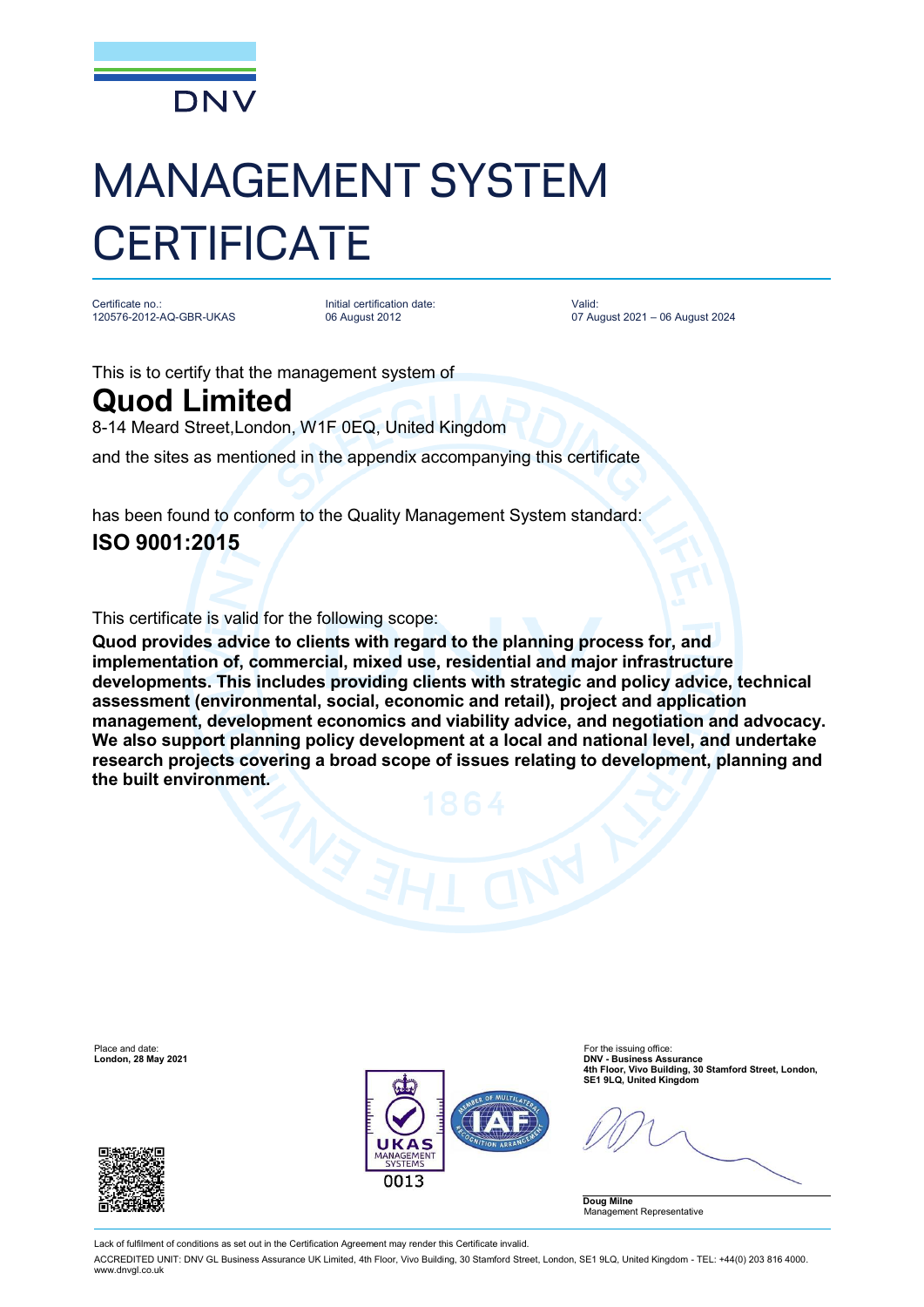

Certificate no.: 120576-2012-AQ-GBR-UKAS Place and date: London, 28 May 2021

## **Appendix to Certificate**

#### **Quod Limited**

Locations included in the certification are as follows:

| <b>Site Name</b> | <b>Site Address</b>                                          | <b>Site Scope</b>                                                                                                                                                                                                                                                                                                                                                                                                                                                                                                                                                                                                                                                                  |
|------------------|--------------------------------------------------------------|------------------------------------------------------------------------------------------------------------------------------------------------------------------------------------------------------------------------------------------------------------------------------------------------------------------------------------------------------------------------------------------------------------------------------------------------------------------------------------------------------------------------------------------------------------------------------------------------------------------------------------------------------------------------------------|
| Quod Limited     | 8-14 Meard Street, London, W1F 0EQ,<br>United Kingdom        | Quod provides advice to clients with<br>regard to the planning process for, and<br>implementation of, commercial, mixed use,<br>residential and major infrastructure<br>developments. This includes providing<br>clients with strategic and policy advice,<br>technical assessment (environmental,<br>social, economic and retail), project and<br>application management, development<br>economics and viability advice, and<br>negotiation and advocacy. We also<br>support planning policy development at a<br>local and national level, and undertake<br>research projects covering a broad scope<br>of issues relating to development, planning<br>and the built environment. |
| Leeds Office     | Capitol House, Bond Court, Leeds, LS1<br>5SP, United Kingdom | Quod provides advice to clients with<br>regard to the planning process for, and<br>implementation of, commercial, mixed use,<br>residential and major infrastructure<br>developments. This includes providing<br>clients with strategic and policy advice,<br>technical assessment (environmental,<br>social, economic and retail), project and<br>application management, development<br>economics and viability advice, and<br>negotiation and advocacy. We also<br>support planning policy development at a<br>local and national level, and undertake<br>research projects covering a broad scope<br>of issues relating to development, planning<br>and the built environment. |

Lack of fulfilment of conditions as set out in the Certification Agreement may render this Certificate invalid.

ACCREDITED UNIT: DNV GL Business Assurance UK Limited, 4th Floor, Vivo Building, 30 Stamford Street, London, SE1 9LQ, United Kingdom - TEL: +44(0) 203 816 4000.<br>[www.dnvgl.co.uk](http://www.dnvgl.co.uk)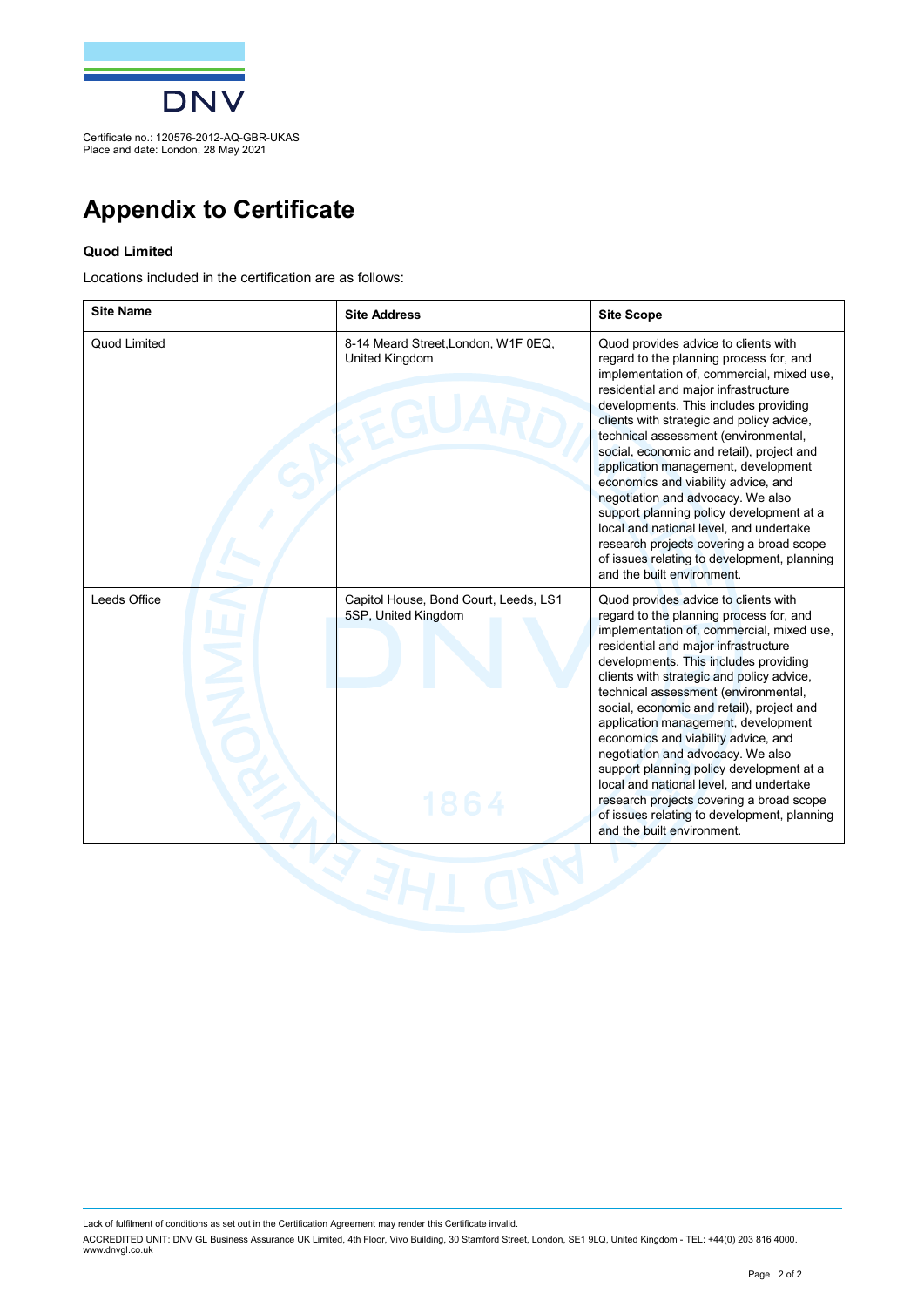

# MANAGEMENT SYSTEM **CERTIFICATE**

Certificate no.: 267254-2018-AE-GBR-UKAS

Initial certification date: 05 July 2018

Valid: 06 July 2021 – 05 July 2024

This is to certify that the management system of

## **Quod Limited**

8-14 Meard Street,London, W1F 0EQ, United Kingdom

and the sites as mentioned in the appendix accompanying this certificate

has been found to conform to the Environmental Management System standard:

### **ISO 14001:2015**

This certificate is valid for the following scope:

**Quod provides advice to clients with regard to the planning process for, and implementation of, commercial, mixed use, residential and major infrastructure developments. This includes providing clients with strategic and policy advice, technical assessment (environmental, social, economic and retail), project and application management, development economics and viability advice, and negotiation and advocacy. We also support planning policy development at a local and national level, and undertake research projects covering a broad scope of issues relating to development, planning and the built environment.**

Place and date: For the issuing office<br> **Place and date:** For the issuing office<br> **Place and date:** For the issuing office:  $\mathbf{S}$ **London, 28 May 2021 DNV - Business Assurance 4th Floor, Vivo Building, 30 Stamford Street, London, SE1 9LQ, United Kingdom** กก13 **Doug Milne** Management Representative

Lack of fulfilment of conditions as set out in the Certification Agreement may render this Certificate invalid.

ACCREDITED UNIT: DNV GL Business Assurance UK Limited, 4th Floor, Vivo Building, 30 Stamford Street, London, SE1 9LQ, United Kingdom - TEL: +44(0) 203 816 4000. [www.dnvgl.co.uk](http://www.dnvgl.co.uk)